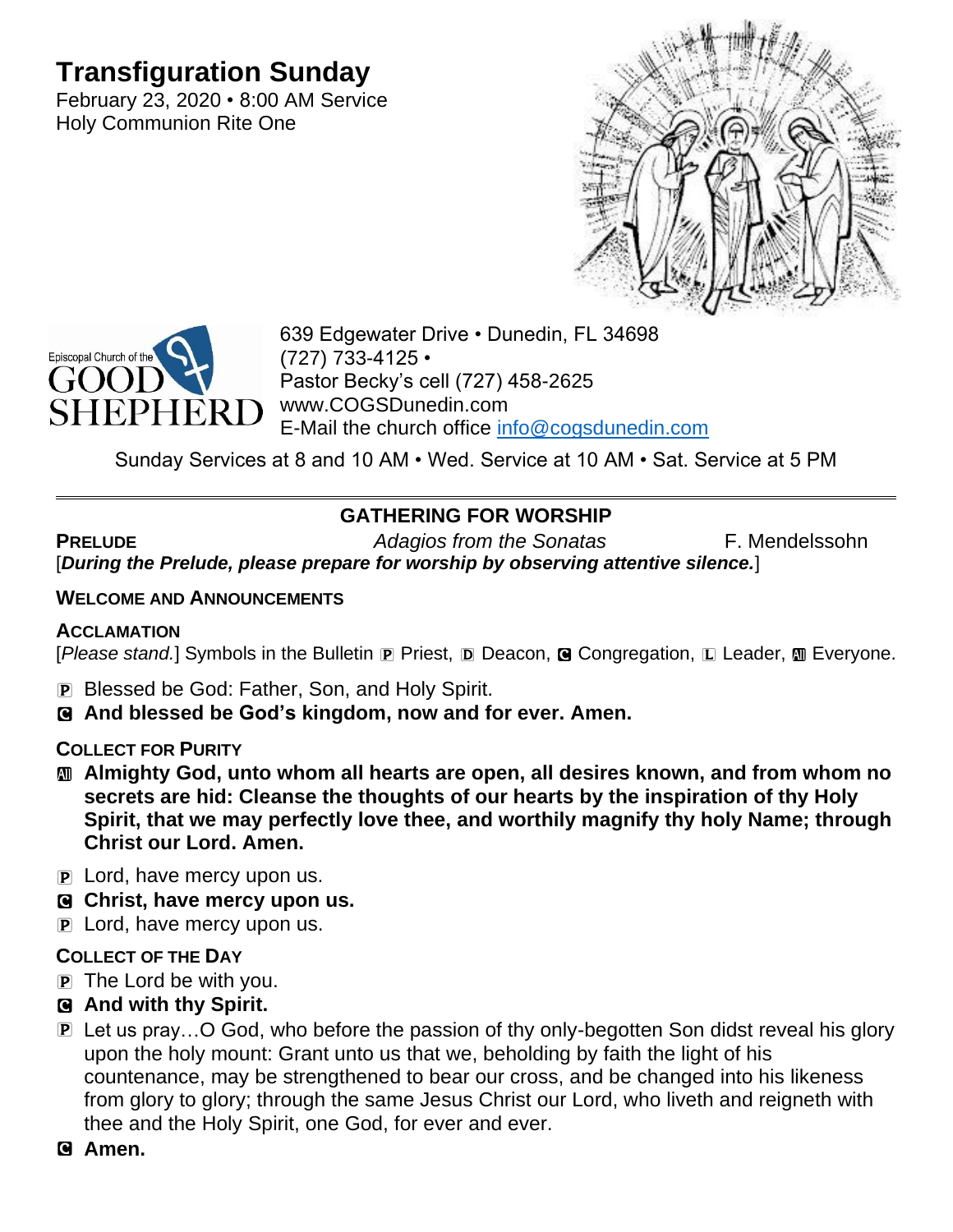## **THE WORD OF GOD**

**The Readings** Exodus 24:12-18, Psalm 99, 2 Peter 1:16-21, Matthew 17:1-9 [*Please be seated.*]

## **The First Reading**

L *The First Reading is taken from Exodus, chapter 24…*

The Lord said to Moses, "Come up to me on the mountain and wait there. I'll give you the stone tablets with the instructions and the commandments that I've written in order to teach them."

So Moses and his assistant Joshua got up, and Moses went up God's mountain. Moses had said to the elders, "Wait for us here until we come back to you. Aaron and Hur will be here with you. Whoever has a legal dispute may go to them."

Then Moses went up the mountain, and the cloud covered the mountain. The Lord's glorious presence settled on Mount Sinai, and the cloud covered it for six days. On the seventh day the Lord called to Moses from the cloud. To the Israelites, the Lord's glorious presence looked like a blazing fire on top of the mountain. Moses entered the cloud and went up the mountain. Moses stayed on the mountain for forty days and forty nights.

- L The Word of the Lord.
- C **Thanks be to God.**

## **The Psalm**

- L *We will read responsively Psalm 99…*
- $\Box$  The LORD is King; let the people tremble; he is enthroned upon the cherubim; let the earth shake."
- C **The LORD is great in Zion; he is high above all peoples.**
- L Let them confess his Name, which is great and awesome; he is the Holy One.
- C **"O mighty King, lover of justice, you have established equity; you have executed justice and righteousness in Jacob."**
- L Proclaim the greatness of the LORD our God and fall down before his footstool; he is the Holy One.
- C **Moses and Aaron among his priests, and Samuel among those who call upon his Name; they called upon the LORD, and he answered them.**
- **L** "O LORD our God, you answered them indeed; you were a God who forgave them, yet punished them for their evil deeds."
- C **Proclaim the greatness of the LORD our God and worship him upon his holy hill; for the LORD our God is the Holy One.**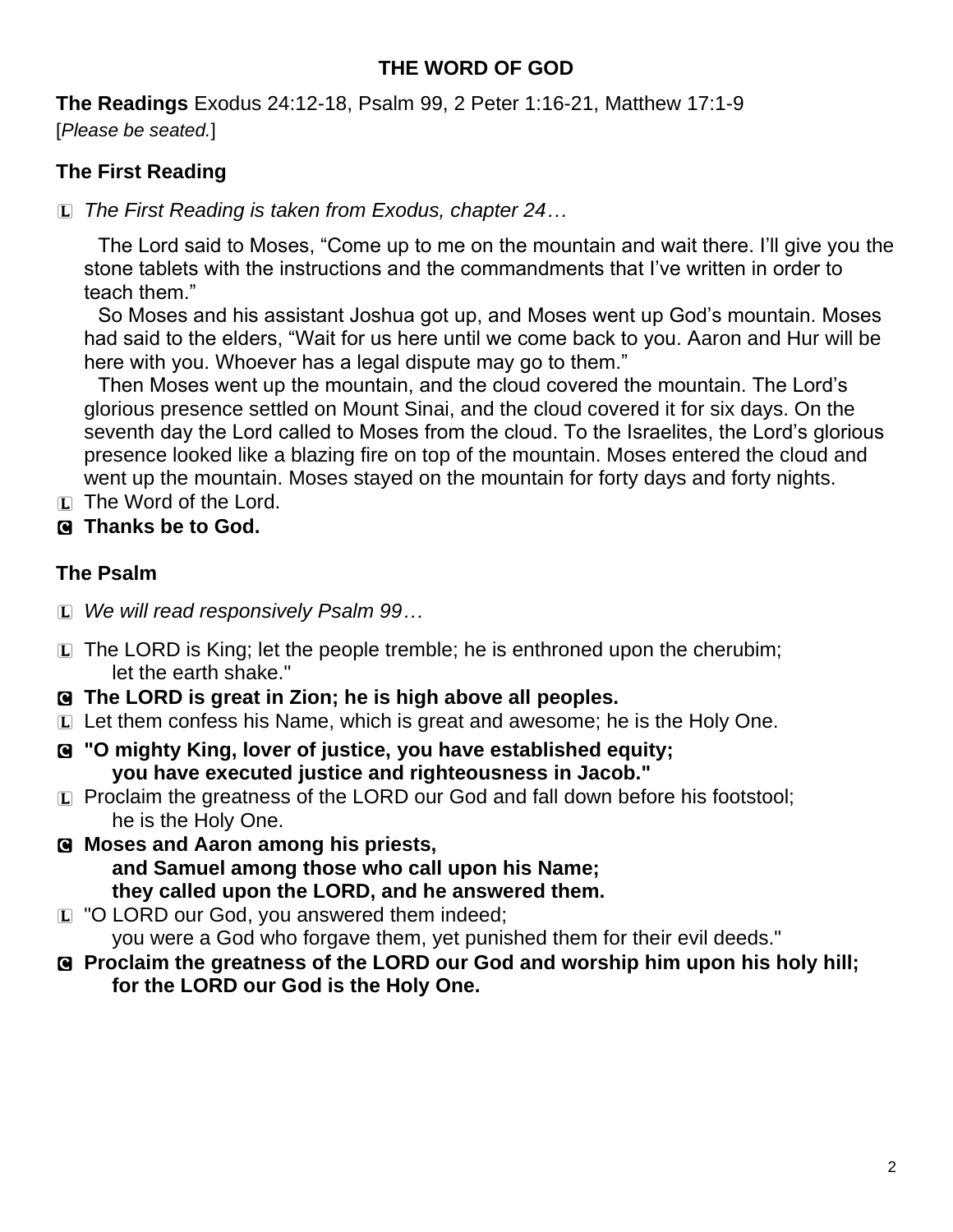# **The Second Reading**

L *The Second Reading is taken from 2 Peter chapter 1…*

We didn't repeat crafty myths when we told you about the powerful coming of our Lord Jesus Christ. Quite the contrary, we witnessed his majesty with our own eyes. He received honor and glory from God the Father when a voice came to him from the magnificent glory, saying, "This is my dearly loved Son, with whom I am well-pleased."

We ourselves heard this voice from heaven while we were with him on the holy mountain. In addition, we have a most reliable prophetic word, and you would do well to pay attention to it, just as you would to a lamp shining in a dark place, until the day dawns and the morning star rises in your hearts.

Most important, you must know that no prophecy of scripture represents the prophet's own understanding of things, because no prophecy ever came by human will. Instead, men and women led by the Holy Spirit spoke from God.

 $[L]$  The Word of the Lord.

## C **Thanks be to God.**

## **The Gospel**

[*Please stand.*]

D The Holy Gospel of our Lord Jesus Christ according to Matthew.

## G Glory be to thee, O Lord.

D Six days later Jesus took Peter, James, and John his brother, and brought them to the top of a very high mountain. He was transformed in front of them. His face shone like the sun, and his clothes became as white as light.

Moses and Elijah appeared to them, talking with Jesus. Peter reacted to all of this by saying to Jesus, "Lord, it's good that we're here. If you want, I'll make three shrines: one for you, one for Moses, and one for Elijah."

While he was still speaking, look, a bright cloud overshadowed them. A voice from the cloud said, "This is my Son whom I dearly love. I am very pleased with him. Listen to him!" Hearing this, the disciples fell on their faces, filled with awe.

But Jesus came and touched them. "Get up," he said. "Don't be afraid." When they looked up, they saw no one except Jesus.

As they were coming down the mountain, Jesus commanded them, "Don't tell anybody about the vision until the Human One is raised from the dead."

DThe Gospel of the Lord.

## C **Praise be to thee, O Christ.**

**SERMON** The Rev. Peter Lane, *Rector of St. Alfred's Episcopal Church, Palm Harbor*

[*Please be seated.*]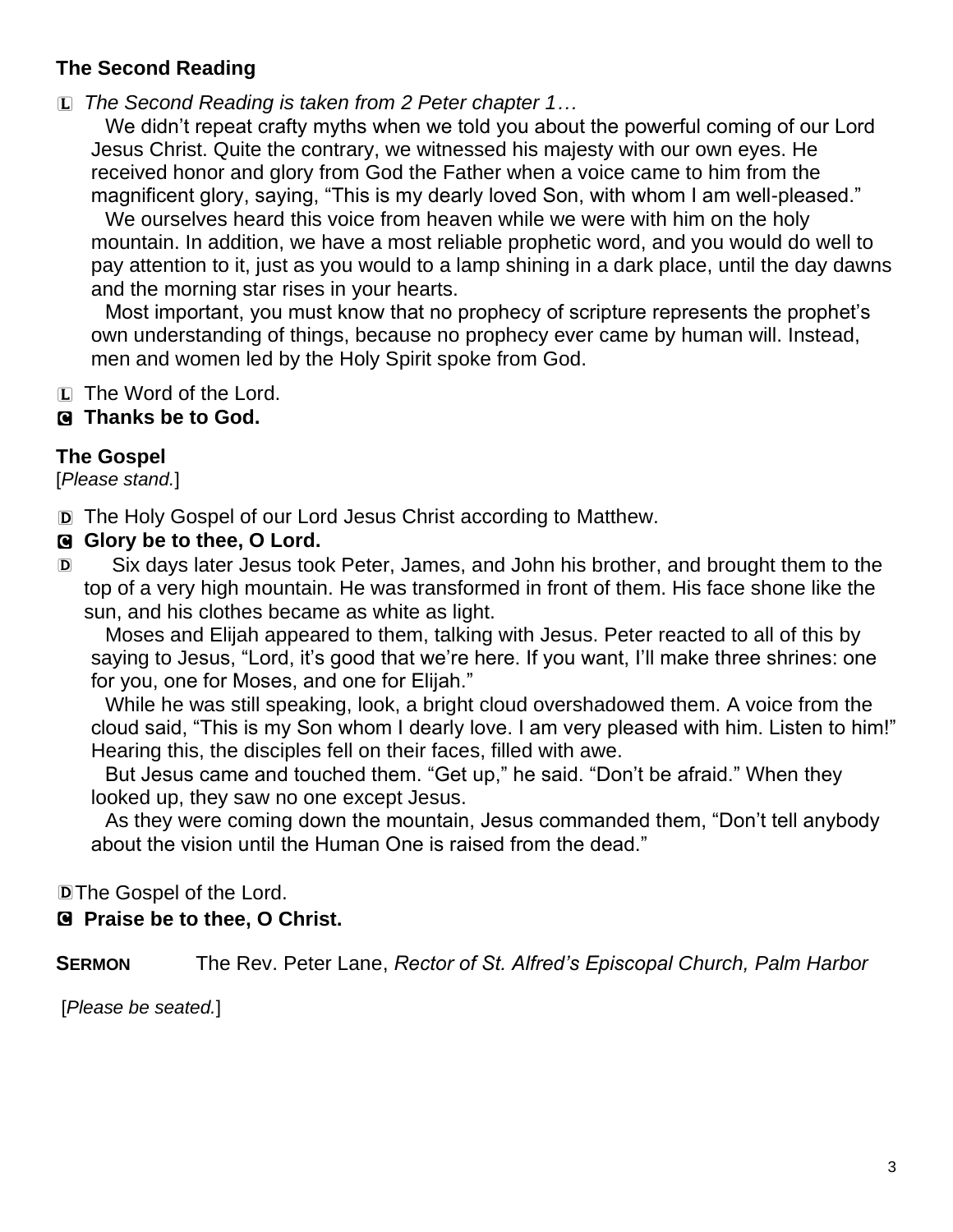### **NICENE CREED**

[*Please stand.*]

C **We believe in one God, the Father, the Almighty, maker of heaven and earth, of all that is, seen and unseen.** 

**We believe in one Lord, Jesus Christ, the only Son of God, eternally begotten of the Father, God from God, Light from Light, true God from true God, begotten, not made, of one Being with the Father. Through him all things were made. For us and for our salvation he came down from heaven: by the power of the Holy Spirit he became incarnate from the Virgin Mary, and was made man. For our sake he was crucified under Pontius Pilate; he suffered death and was buried. On the third day he rose again in accordance with the Scriptures; he ascended into heaven and is seated at the right hand of the Father. He will come again in glory to judge the living and the dead, and his kingdom will have no end.**

**We believe in the Holy Spirit, the Lord, the giver of life, who proceeds from the Father and the Son. With the Father and the Son he is worshiped and glorified. He has spoken through the Prophets. We believe in one holy catholic and apostolic Church. We acknowledge one baptism for the forgiveness of sins. We look for the resurrection of the dead, and the life of the world to come. Amen.**

#### **PRAYERS OF THE PEOPLE**

[*Please sit, stand, or kneel, as you prefer.*]

- D Let us pray for the whole state of Christ's Church and the world.
- $\Box$  Almighty and everliving God, who in thy holy Word hast taught us to make prayers, and supplications, and to give thanks for all humanity Receive these our prayers which we offer unto thy divine Majesty, beseeching thee to inspire continually the Universal Church with the spirit of truth, unity, and concord; and grant that all those who do confess thy holy Name may agree in the truth of thy holy Word, and live in unity and godly love. God of Light and Life,

## C **Hear our prayer.**

L Give grace, O heavenly Father, to all bishops, especially to Michael, our Presiding Bishop; Dabney, our Bishop; Barry and Michael, our Assisting Bishops; Becky, our Rector; Cindy, our Deacon; Ann, our Priest Associate; to our companion diocese of the Dominican Republic; to these Episcopal Churches in our Diocese; St. Mark's, Tampa; St. Alfred's, Palm Harbor; St. Andrew's, Spring Hill, to the Clearwater Deanery Collaboration Partners; and to all priests, deacons, and the laity in their ministry; that they may, both by their life and doctrine, set forth thy true and lively Word, and rightly and duly administer thy holy Sacraments. God of Light and Life,

### C **Hear our prayer.**

 $\Box$  And to all thy people give thy heavenly grace, and especially to this congregation here present; that, with meek heart and due reverence, they may hear and receive thy holy Word, truly serving thee in holiness and righteousness all the days of their life. God of Light and Life,

### C **Hear our prayer.**

- $E$  We beseech thee also so to rule the hearts of those who bear the authority of government in this and every land, especially President Trump, that they may be led to wise decisions and right actions for the welfare and peace of the world. We pray that all God's children, especially those in the Middle East, might live in the hope of the world peace for which we are created. God of Light and Life,
- C **Hear our prayer.**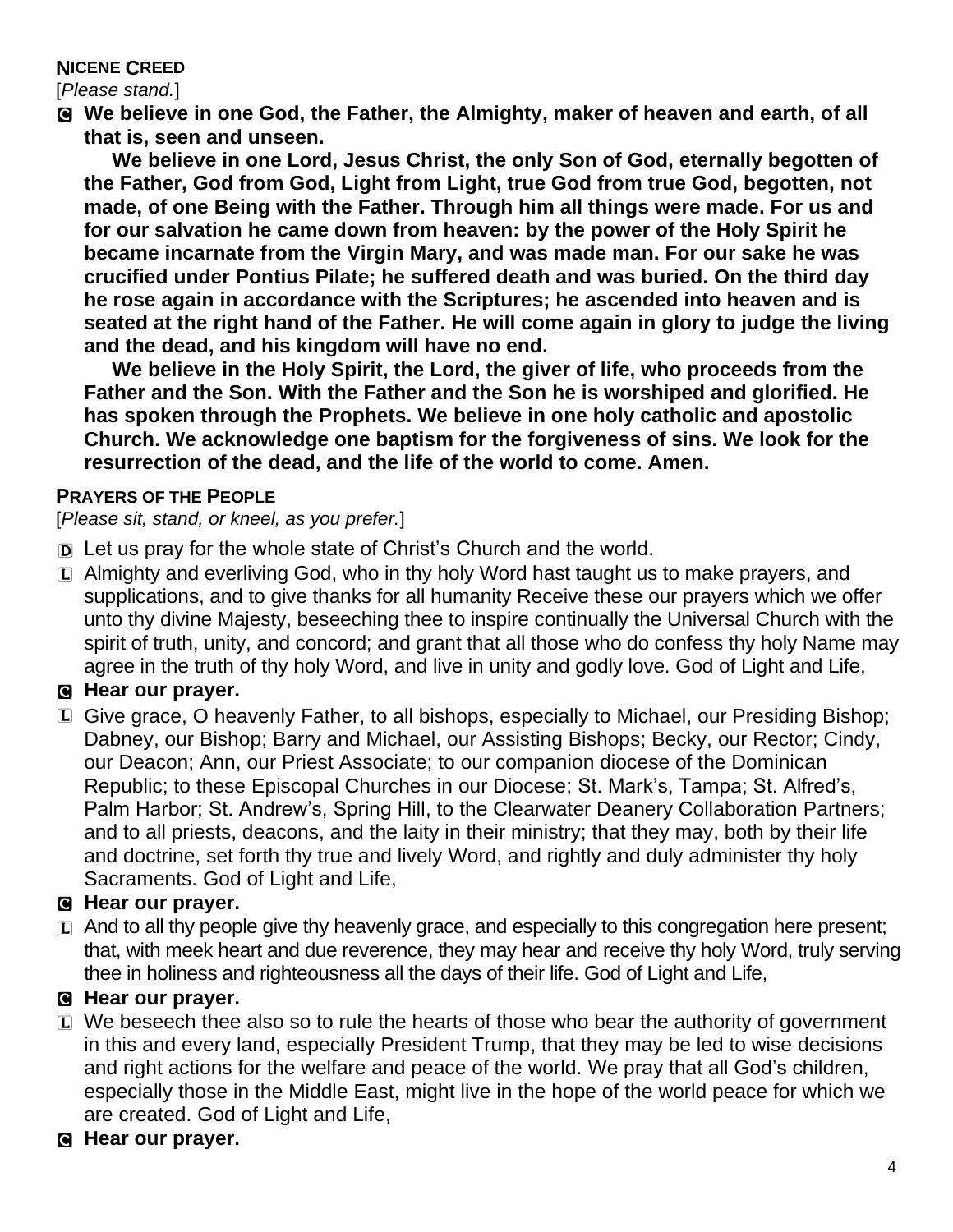L And we most humbly beseech thee, of thy goodness, O Lord, to comfort and succor [*Add handwritten names from notebook*] and all those who, in this transitory life, are in trouble, sorrow, need, sickness, or any other adversity, especially those listed in the weekly news who have asked for our prayers. I now invite you to pray for others by name, aloud or in your hearts. [*Leave time…*] God of Light and Life,

# C **Hear our prayer.**

 $E$  Open, O Lord, the eyes of all people to behold thy gracious hand in all thy works, that, rejoicing in thy whole creation, they may honor thee with their substance, and be faithful stewards of thy bounty. We give thanks for the flowers given today by Bob & Lucy Jennings in honor of Dave Harker's return home, and by Liz and Kurt Heitmann in loving memory of Marjorie Travis and for all the blessings of this life. I invite you to name a blessing either silently or aloud. [*Leave time…* ] God of Light and Life,

# C **Hear our prayer.**

L And we also bless thy holy Name for all thy servants departed this life in thy faith and fear, [*especially… add names from notebook*]. Please add names of those on your heart, silently or aloud. [*Leave time…*] We beseech thee to grant them continual growth in thy love and service; and to grant us grace so to follow the good examples of all thy saints, that with them we may be partakers of thy heavenly kingdom. God of Light and Life,

# C **Hear our prayer.**

- L Grant these our prayers, O Father, for Jesus Christ's sake, our only Mediator and Advocate.
- C **Amen.**

## **CONFESSION AND ABSOLUTION**

[*Please kneel or stand.*]

- D Let us humbly confess our sins unto Almighty God. [*Silence is kept.*] Most merciful God, . . .
- $\bf{M}$  we confess that we have sinned against thee in thought, word, and deed, by what **we have done, and by what we have left undone. We have not loved thee with our whole heart; we have not loved our neighbors as ourselves. We are truly sorry and we humbly repent. For the sake of thy Son Jesus Christ, have mercy on us and forgive us; that we may delight in thy will, and walk in thy ways, to the glory of thy Name. Amen.**
- P Almighty God, our heavenly Father, who of his great mercy hath promised forgiveness of sins to all those who with hearty repentance and true faith turn unto him, have mercy upon you, pardon and deliver you from all your sins, confirm and strengthen you in all goodness, and bring you to everlasting life; through Jesus Christ our Lord.
- C **Amen.**

## **THE PEACE**

[*Please stand.*]

- P The peace of the Lord be always with you.
- C **And with thy spirit.**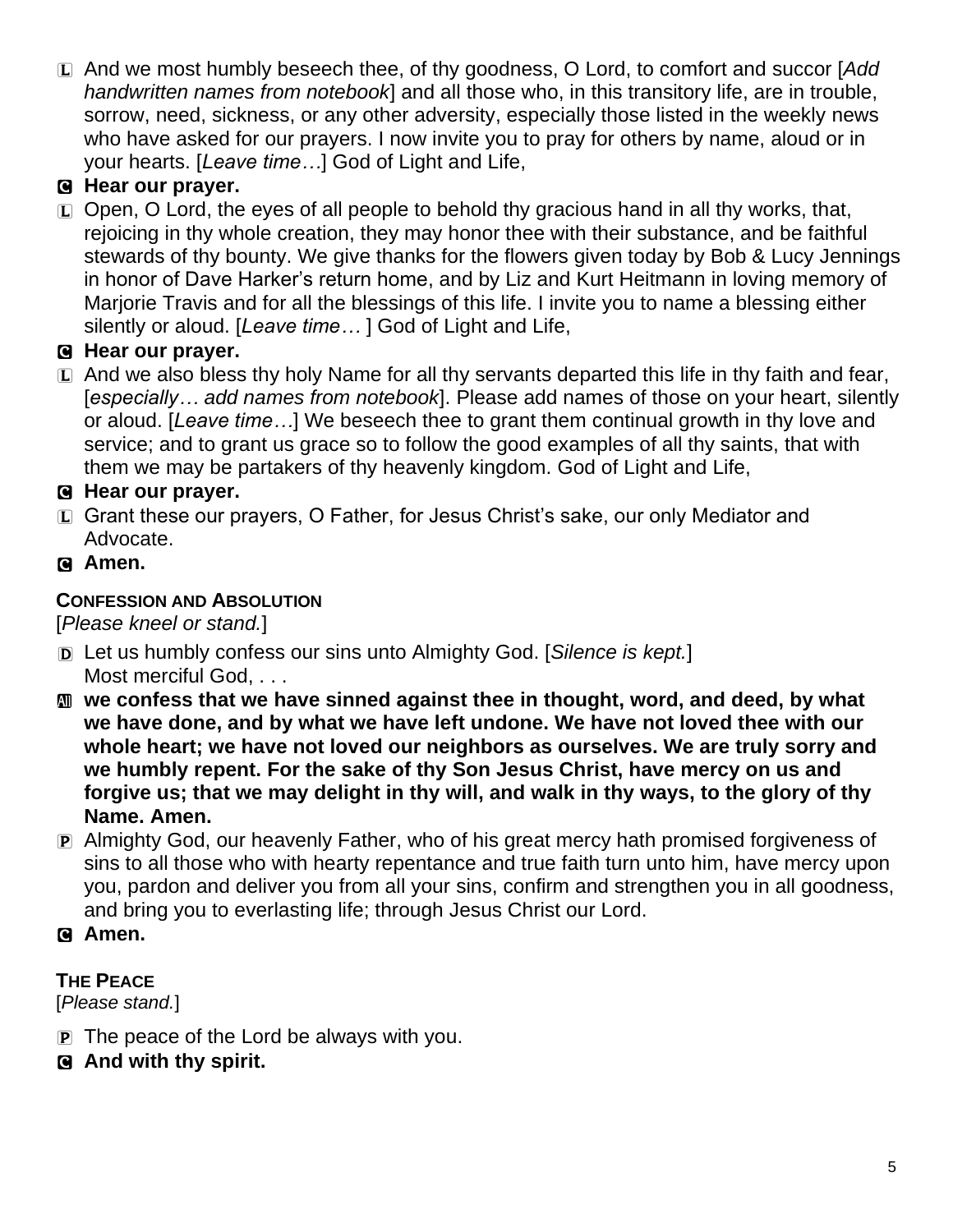## **THE HOLY COMMUNION**

### **OFFERTORY SENTENCE**

D I beseech you, sisters and brothers, by the mercies of God, to present yourselves as a living sacrifice, holy and acceptable to God, which is your spiritual worship. Bring your offerings with a cheerful heart.

[*Please be seated. If this is your first time worshiping with us, please let your offering be only the completed blue guest card, and let this service be our gift to you.*]

#### **OFFERTORY**

#### **PRESENTATION OF THE OFFERINGS**

[*Please stand when the offerings of bread, wine, and money are presented by the Deacon.*]

D As we receive these gifts, we acknowledge

#### C **All things come from thee, O Lord and of thine own have we given thee.**

**THE GREAT THANKSGIVING:** Eucharistic Prayer II

- $\overline{P}$  The Lord be with you.
- C **And with thy spirit.**
- P Lift up your hearts.
- C **We lift them up unto the Lord.**
- P Let us give thanks unto our Lord God.
- C **It is meet and right so to do.**
- P It is very meet, right, and our bounden duty, that we should at all times, and in all places, give thanks unto thee, O Lord, holy Father, almighty, everlasting God. Creator of the light and source of life, who hast made us in thine image, and called us to new life in Jesus Christ our Lord. Therefore, with Angels and Archangels, and with all the company of heaven, we laud and magnify thy glorious Name; evermore praising thee, and saying,
- C **Holy, holy, holy, Lord God of Hosts: Heaven and earth are full of thy glory. Glory be to thee, O Lord Most High.**

#### **Blessed is he that cometh in the name of the Lord. Hosanna in the highest.**

[*Please kneel or stand, as you choose.*]

- P All glory be to thee, O Lord our God, for that thou didst create heaven and earth, and didst make us in thine own image; and, of thy tender mercy, didst give thine only Son Jesus Christ to take our nature upon him, and to suffer death upon the cross for our redemption. He made there a full and perfect sacrifice for the whole world; and did institute, and in his holy Gospel command us to continue, a perpetual memory of that his precious death and sacrifice, until his coming again.
- P For in the night in which he was betrayed, he took bread; and when he had given thanks to thee, he broke it, and gave it to his disciples, saying, "Take, eat, this is my Body, which is given for you. Do this in remembrance of me."
- P Likewise, after supper, he took the cup; and when he had given thanks, he gave it to them, saying, "Drink this, all of you; for this is my Blood of the New Covenant, which is shed for you, and for many, for the remission of sins. Do this, as oft as ye shall drink it, in remembrance of me."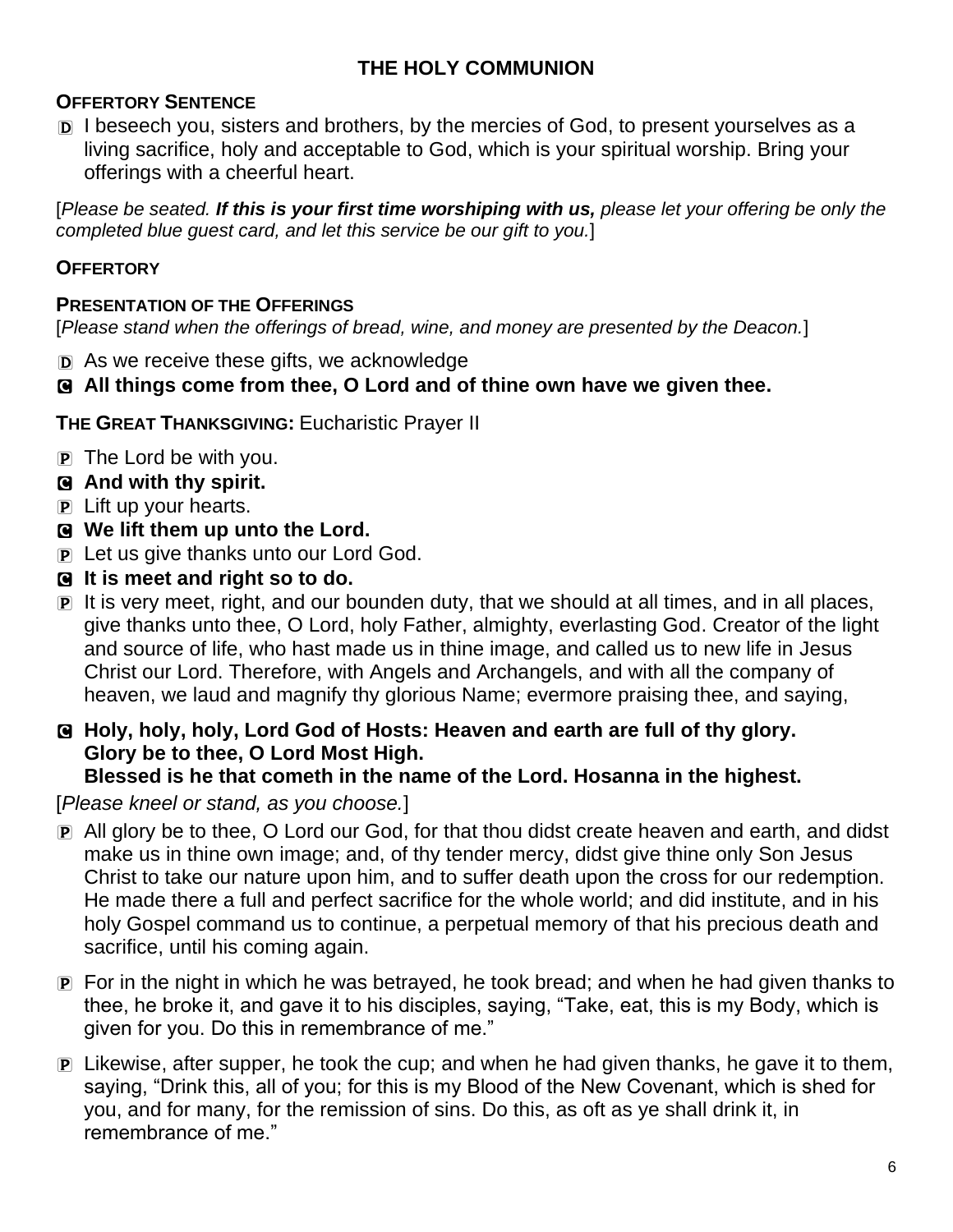- P Wherefore, O Lord and heavenly Father, we thy people do celebrate and make, with these thy holy gifts which we now offer unto thee, the memorial thy Son hath commanded us to make; having in remembrance his blessed passion and precious death, his mighty resurrection and glorious ascension; and looking for his coming again with power and great glory. And we most humbly beseech thee, O merciful Father, to hear us, and, with thy Word and Holy Spirit, to bless and sanctify these gifts of bread and wine, that they may be unto us the Body and Blood of thy dearly-beloved Son Jesus Christ.
- C **And we earnestly desire thy fatherly goodness to accept this our sacrifice of praise and thanksgiving, whereby we offer and present unto thee, O Lord, our selves, our souls and bodies. Grant, we beseech thee, that all who partake of this Holy Communion may worthily receive the most precious Body and Blood of thy Son Jesus Christ, and be filled with thy grace and heavenly benediction; and also that we and all thy whole Church may be made one body with him, that he may dwell in us, and we in him; through the same Jesus Christ our Lord;**
- P By whom, and with whom, and in whom, in the unity of the Holy Ghost all honor and glory be unto thee, O Father Almighty, world without end.
- C **AMEN.**

## **THE LORD'S PRAYER**

- P And now, as our Savior Christ hath taught us, we are bold to say,
- C **Our Father, who art in heaven, hallowed be thy Name, thy kingdom come, thy will be done, on earth as it is in heaven. Give us this day our daily bread. And forgive us our trespasses, as we forgive those who trespass against us. And lead us not into temptation, but deliver us from evil. For thine is the kingdom, and the power, and the glory, for ever and ever. Amen.**

### **BREAKING OF THE BREAD**

- P Bread and Wine: God's holy gifts for God's holy people.
- C **May we who share these gifts be found in Christ and Christ in us.**
- P The Gifts of God for the People of God. Take them in remembrance that Christ died for you, and feed on him in your hearts by faith, with thanksgiving.

[*You may be seated. All are welcome at the Lord's Table. Please follow the directions of the usher, who*  will let you know when it's your turn to go to the altar rail. You may stand or kneel. To receive, hold your hands in front of you, one palm over the other. The priest will place a wafer there. You may either *consume it immediately, and then sip from the cup of wine when it comes to you, or, you may wait and dip the wafer into the wine. When you are finished, please return to your seat by the side aisle.*]

#### *Our Prayer Team will be in the south narthex (at the back of the church) during Holy Communion to pray with you for healing, guidance, thanksgiving, for a loved one, or anything else on your heart.*